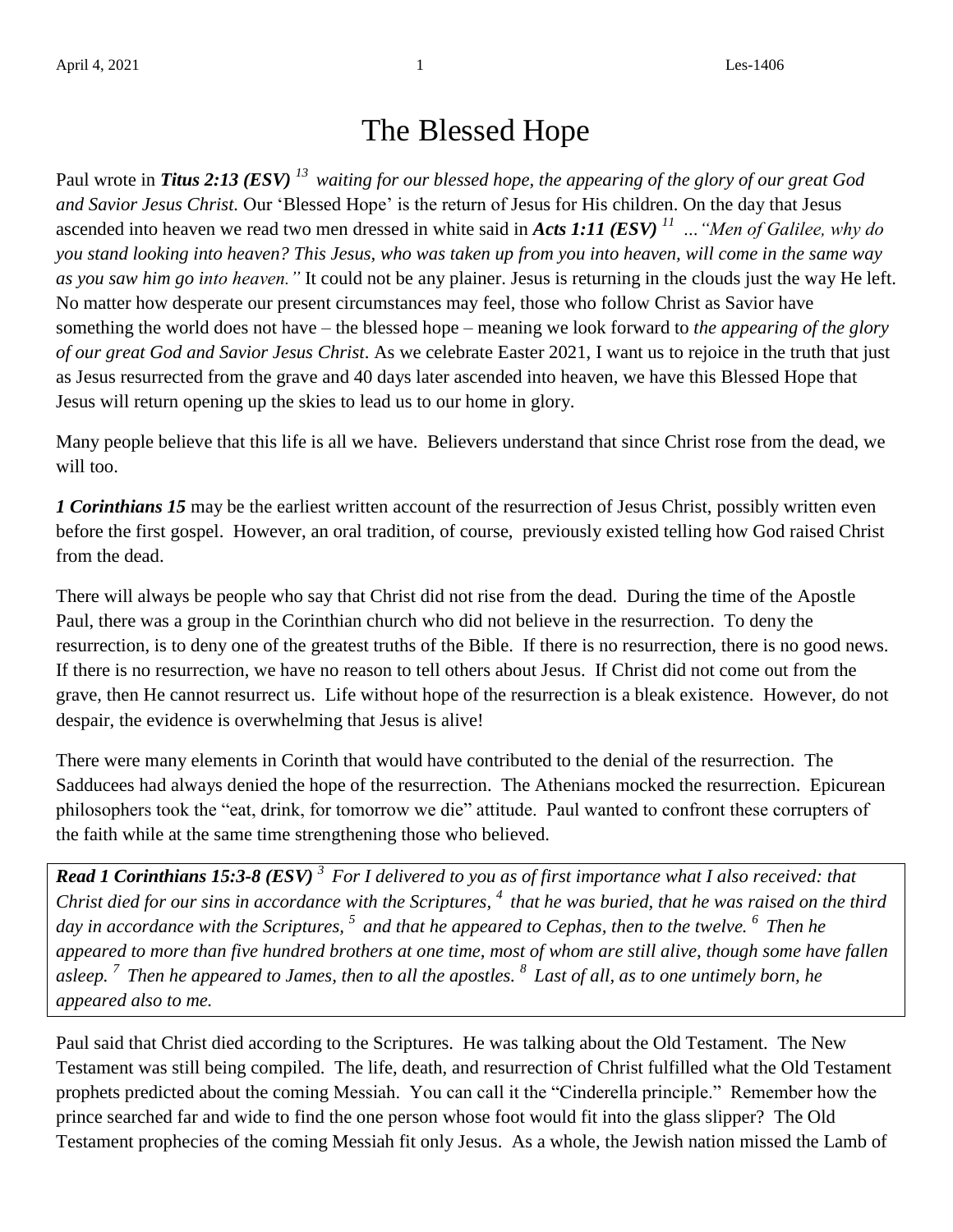the world! They expected their Messiah to destroy evil and all their enemies and establish an eternal kingdom with Israel as the preeminent nation in the world. However, blended into the promise of a coming Messiah was the prophecy that pictured a suffering servant who would die on behalf of His people. One example of such a prediction is found in *Isaiah 53*. There the inspired prophet wrote about the servant of the Lord who, although innocent of any wrongdoing, would bear the sins of His people in death. This passage is a strikingly accurate prediction of what happened to Christ. Paul was not alone in pointing to Jesus as the fulfillment of Old Testament prophecy. We have just studied how both Peter and Stephen did the same thing in the book of *Acts*.

The facts reveal that Jesus did actually die. Our Savior died in full view of the crowd. They even stuck a spear in His side to verify that He was dead. Remember, this was not  $21<sup>st</sup>$  century medicine. Jesus was not rushed to a trauma center where He was resuscitated and kept on a life support system for three days. Instead, He was taken off the cross, wrapped tightly in a cloth with spices and laid in a tomb with a big rock in front of an opening that was sealed with the emperor's seal. Jesus literally died. Jesus' resurrection after three days was a fulfillment of Old Testament prophecy: *Hosea 6:2 (ESV) <sup>2</sup>After two days he will revive us; on the third day he will raise us up, that we may live before him.*

After the resurrection, Jesus revealed Himself to various people for approximately 40 days. His appearances were not voices in the night. Jesus was not some mysterious presence in the room. Jesus' resurrection did not consist of a rumor of a look-alike or anything even faintly similar to our present-day Elvis sightings. Let's look at the evidence list of who actually saw the risen Lord.

| Mary Magdalene                                                                           | Mark 16:9-11; John 20:10-18 |
|------------------------------------------------------------------------------------------|-----------------------------|
| The other women at the tomb                                                              | Matt. 28:8-10               |
| Peter aka Cephas in Jerusalem                                                            | Luke 24:34; 1 Cor. 15:5     |
| The two travelers on the road                                                            | Mark 16:12-13               |
| Ten disciples behind closed doors                                                        | Mark 16:14; Luke 24:36-43;  |
|                                                                                          | John 20:19-25               |
| All the disciples, with Thomas                                                           | John 10:26-31; 1 Cor 15:5   |
| Seven disciples while fishing                                                            | John $21:1-14$              |
| Eleven disciples on the mountain                                                         | Matt. 28:16-20              |
| A crowd of 500                                                                           | 1 Cor 15:6                  |
| Jesus' brother James                                                                     | 1 Cor 15:7                  |
| Those who watched Jesus ascend<br>into heaven                                            | Luke 24:44-49; Acts 1:3-8   |
| $A = -11 - 11$<br>$\mathcal{L}$<br>$T = 1 - 1$<br>$41 -$<br>$T: \mathcal{L}$ .<br>D:1.1. |                             |

**CHART: JESUS' APPEARANCES AFTER HIS RESURRECTION**

Taken from the Life Application Bible

Another irrefutable witness to the resurrection of Jesus is our own personal testimony. Let's make sure our actions match our words.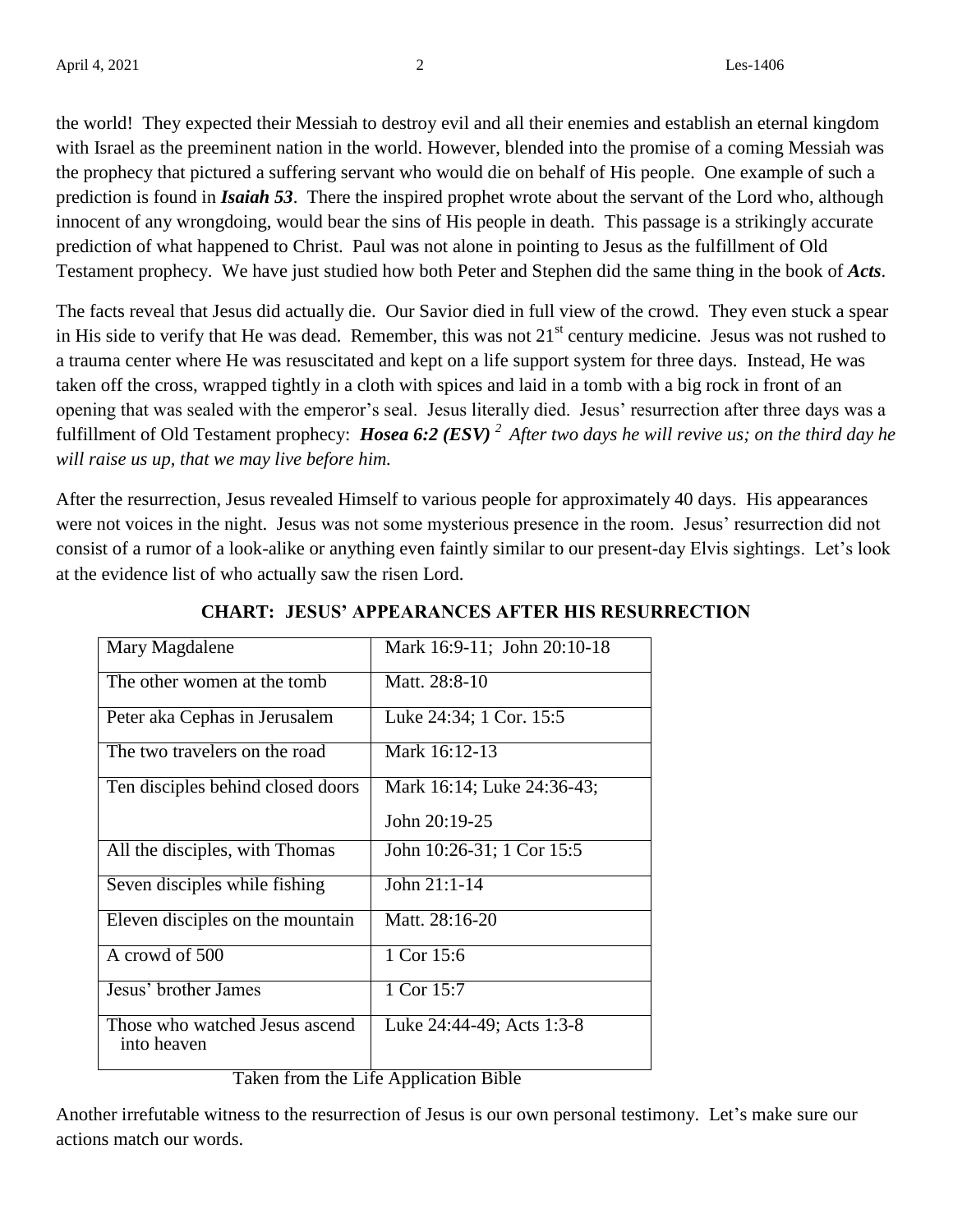On this Easter morning let us first consider the sin that came into the Garden of Eden as Adam and Eve sinned against their Creator and were cast out from the garden to live under the curse of sin and death. Next turn your eyes to Jesus as He hung on a cross abandoned by God and mocked by mankind at Golgotha and Jesus saying: *It is Finished!* Jesus meant that His work was finished, He gave His life and blood to undo the curse of sin that began in the Garden. Then, turn your eyes to another garden where Jesus' lifeless body had been placed in a tomb in the rocky side of a hill. Jesus is no longer dead after three days. Jesus is alive. Then, move forward in your thoughts thinking of the day when Jesus gathered His disciples and said in *Acts 1:8 (ESV)* <sup>8</sup> *But you will receive power when the Holy Spirit has come upon you, and you will be my witnesses in Jerusalem and in all Judea and Samaria, and to the end of the earth."*

We are currently living in the church age where our business is to be witnessing about the risen and soon returning Lord of All the Earth. But there will come a day when we are going to experience exactly what the two men had promised as Jesus ascended into the clouds. He will descend and meet us in the air!

Belief in the resurrection of Jesus is what the gospel (or good news) of Jesus is all about. Paul concluded the 15<sup>th</sup> chapter of *Corinthians* by writing of a future resurrection day followed by our ascension day! Paul begins with this:

*Read 1 Corinthians 15:50 (ESV) <sup>50</sup>I tell you this, brothers: flesh and blood cannot inherit the kingdom of God, nor does the perishable inherit the imperishable.* 

Ironside says, "*Flesh and blood* meaning our bodies in their present condition as sustained by blood are not suited for Heaven, and the coming glorious kingdom; therefore, we must be changed." How will this change take place?"Paul gives us a glorious description of the events.

*Read 1 Corinthians 15:51-58 (ESV) <sup>51</sup>Behold! I tell you a mystery. We shall not all sleep, but we shall all be changed, <sup>52</sup>in a moment, in the twinkling of an eye, at the last trumpet. For the trumpet will sound, and the dead will be raised imperishable, and we shall be changed. <sup>53</sup>For this perishable body must put on the imperishable, and this mortal body must put on immortality. <sup>54</sup>When the perishable puts on the imperishable, and the mortal puts on immortality, then shall come to pass the saying that is written: "Death is swallowed up in victory." <sup>55</sup>"O death, where is your victory? O death, where is your sting?" <sup>56</sup>The sting of death is sin, and the power of sin is the law. <sup>57</sup>But thanks be to God, who gives us the victory through our Lord Jesus Christ. <sup>58</sup> Therefore, my beloved brothers, be steadfast, immovable, always abounding in the work of the Lord, knowing that in the Lord your labor is not in vain.* 

*Behold! I tell you a mystery.* A mystery in the New Testament is not something mysterious. A Biblical mystery is a truth that had not been revealed before. What a privileged people we are to be on this side of Calvary and to know the mystery that the people of the Old Testament never knew! What is this mystery? *We shall not all sleep, but we shall all be changed.* God's Word tells us in *Hebrews 9:27 (ESV) <sup>27</sup>And just as it is appointed for man to die once, and after that comes judgment,*

And yet in this passage, Paul reveals the mystery that there will be a generation of God's redeemed people who will be exempt from death. There are a couple of biblical examples. First is Enoch. *Hebrews 11:5 (ESV) 5 By faith Enoch was taken up so that he should not see death, and he was not found, because God had taken him...* The second example is Elijah. He was talking to Elisha when this happened. *2 Kings 2:11 (ESV) <sup>11</sup>And as they*